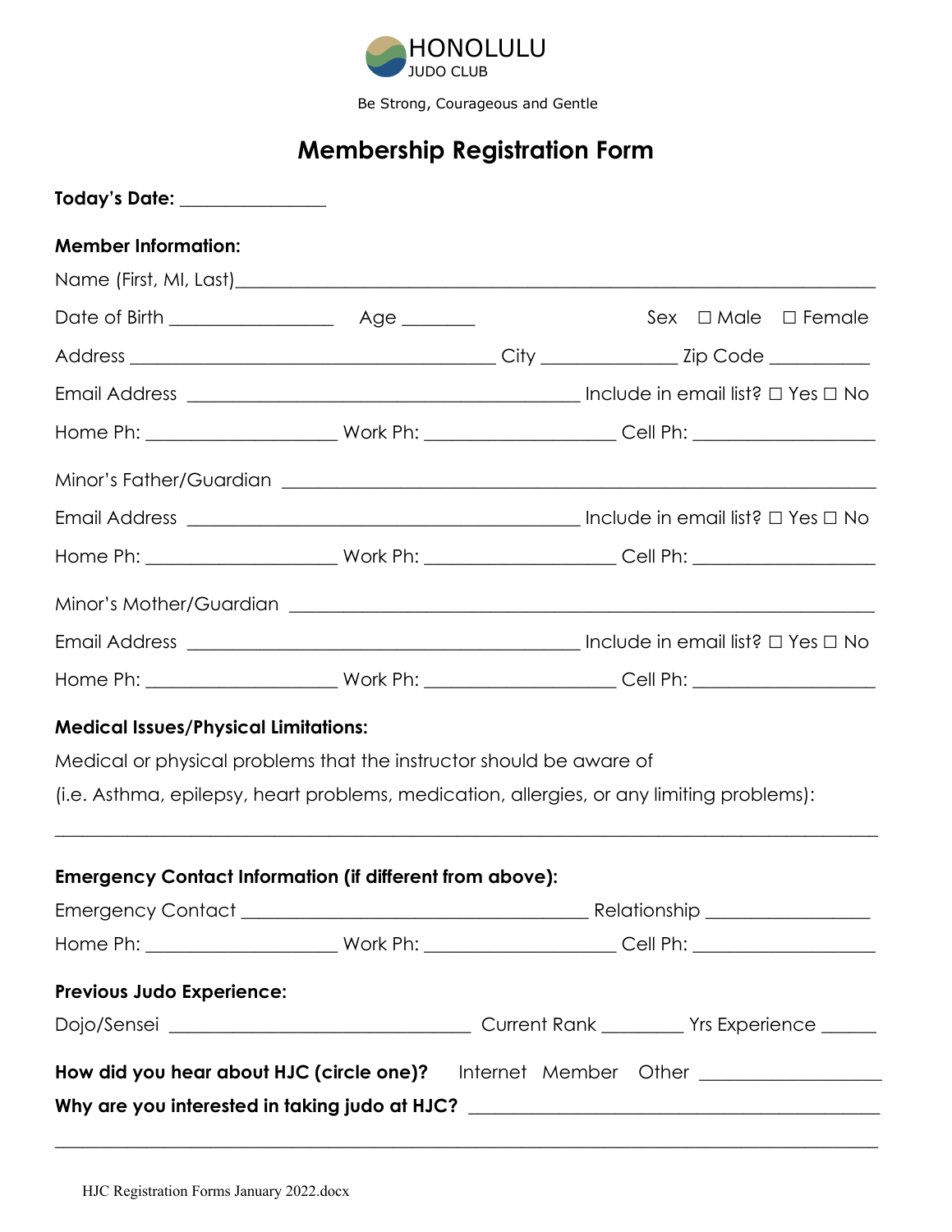

Be Strong, Courageous and Gentle

## **Honolulu Judo Club Waiver and Release of Liability**

NAME OF PARTICIPANT THE RELATIONSHIP OF PARTICIPANT

NAME OF PARTICIPANT'S PARENT(S) OR GUARDIAN(S) AUTHORIZED TO SIGN WAIVER FORM FOR PARTICIPANT: \_\_\_\_\_\_\_\_\_\_\_\_\_\_\_\_\_\_\_\_\_\_\_\_\_\_\_\_\_\_\_\_\_\_\_\_\_\_\_\_\_\_\_\_\_\_\_\_\_\_\_\_\_\_\_

### CLUB: **HONOLULU JUDO CLUB**

#### PARTICIPATORY ACTIVITY: **TRAINING SESSIONS**

In consideration for 50TH STATE JUDO ASSOCIATION OF HAWAII, the HONOLULU JUDO CLUB, the CEDAR ASSEMBLIY OF GOD of HONOLULU, and GS INDUSTRIES, acceptance of my entry and for allowing me to participate in the Participatory Activity, I do hereby for myself, the Participant, my heirs, executors, and administrators waive, release, and absolutely and forever discharge the 50<sup>TH</sup> STATE JUDO ASSOCIATION OF HAWAII, the HONOLULU JUDO CLUB, the CEDAR ASSEMBLIY OF GOD of HONOLULU, GS INDUSTRIES and their respective officers, agents, representatives, successors, and assigns from and on account of any and all rights and claims for injuries of any kind whatsoever up to and including death, obligations, controversies, actions, causes of actions, liability and liabilities, demands, losses and damages (hereinafter collectively "Damages") which may be sustained and suffered as a result of any association with and/or entry in the Participatory Activity, including but not limited to any and all Damages arising out of traveling to, participating, and/or returning from such Participatory Activity.

I further understand and agree that the nature, extent and results of injuries, damages and losses resulting from participation in the Participatory Activity may not be known and anticipated, and the waivers and releases herein cover and are intended to cover all of the injuries, damages and losses resulting from said activities whether or not known or anticipated at this time.

And for the foregoing consideration I hereby covenant and agree to indemnify, defend and forever hold harmless 50<sup>TH</sup> STATE JUDO ASSOCIATION OF HAWAII, the HONOLULU JUDO CLUB, the CEDAR ASSEMBLIY OF GOD of HONOLULU, GS INDUSTRIES and their respective officers, agents, representatives, successors, and assigns against any and all liability, cost and expense resulting from any claim, demand, suit, action or cause of action (including claims of workers' compensation insurers, temporary disability insurers, medical insurers and no-fault insurers) which may be asserted by and/or on behalf of any person for injury or damage sustained by myself and/or the Participant arising directly out of the Participating Activities.

IN WITNESS WHEREOF, these presents have been duly executed this \_\_\_\_\_\_ day of \_\_\_\_\_\_\_\_\_\_\_\_\_\_, \_\_\_\_\_\_\_.

| Participant's Name      | Parent/Legal Guardian                                                                                                                                                       |
|-------------------------|-----------------------------------------------------------------------------------------------------------------------------------------------------------------------------|
| Participant's Signature | Parent/Legal Guardian's Signature (by signing above, you<br>represent that you have the authority to sign for yourself and to<br>bind the Participant to the terms herein). |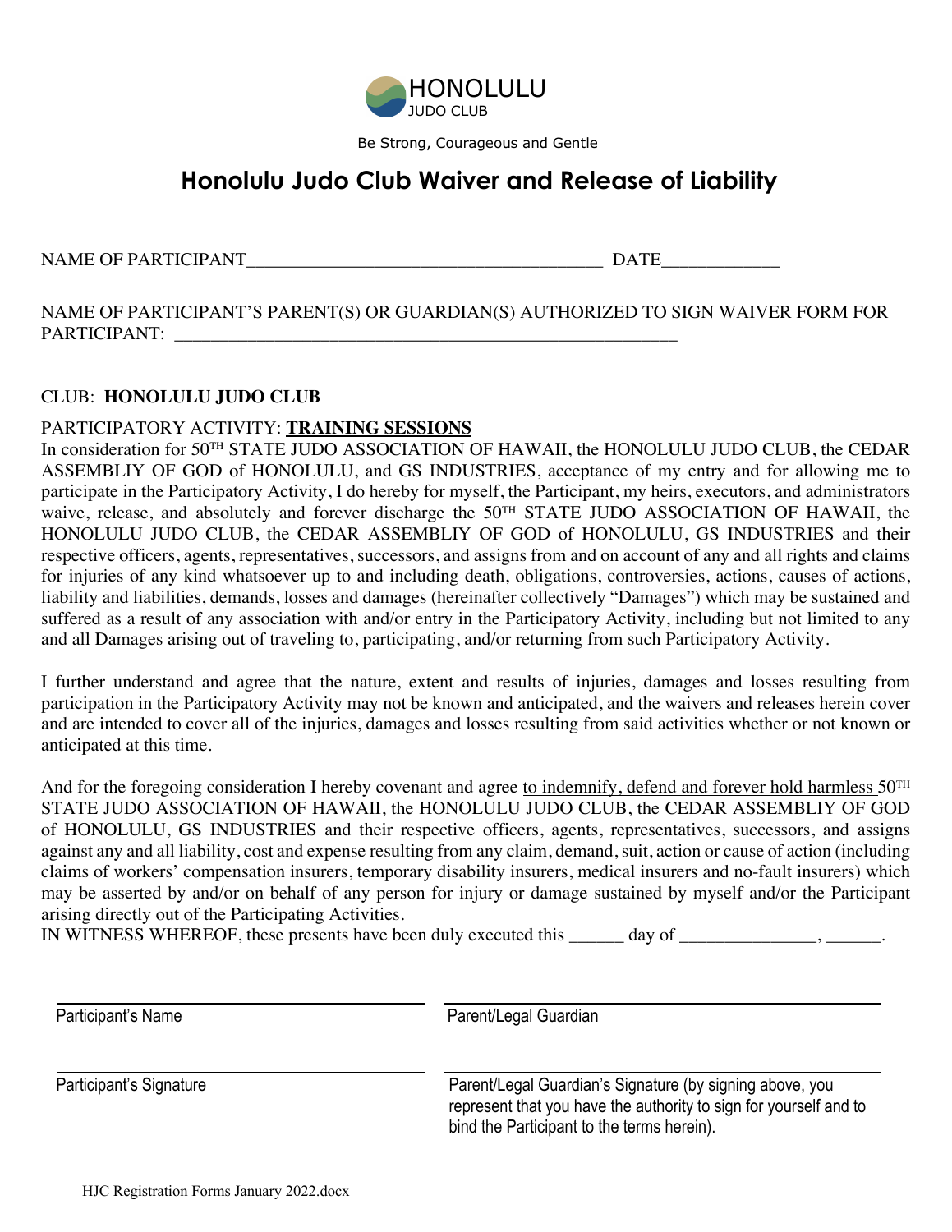#### **WARNING!**

#### **WAIVER AND RELEASE OF LIABILITY AND AGREEMENT TO PARTICIPATE**

In consideration of being permitted to participate in any way, including travel to and from, in any Judo tournament, practice, clinic, and related events and activities ("Activity") of the **United States Judo Federation, Inc., USA Judo/United States Judo, Inc., United States Judo Association, Inc., 50th State Judo Association, Inc., Honolulu Judo Club, Cedar Assembly of God and GS Industries** I agree:

 1. I understand the nature of Judo activities and believe I am qualified to participate in such Activity. I also understand the rules governing the sport of Judo.

2. I further acknowledge that prior to participating, I will inspect the mats, equipment, facilities, competition pools or divisions, and the elimination or scoring system to be used, and if I believe anything is unsafe or beyond my capability, I will immediately advise my coach, supervisor, and/or a tournament official of such conditions and refuse to participate.

3. I acknowledge and fully understand that I will be engaging in a contact sport that might result in serious injury, illness or disease, including permanent disability or death, and severe social and economic losses due not only to my own actions, inactions or negligence, but also to the actions, inactions, or negligence of others, including United States Judo Federation, together with their affiliated club, their respective administrators, directors, officers, agents, coaches, and other employees or volunteers of the organization, event officials, medical personnel, other participants, their parents, legal guardians, supervisors and coaches, sponsoring agencies, sponsors, advertisers, and if applicable, owners, lessors, and lessees of premises used in conducting the event (Releasees), the rules of the sport of Judo, or conditions of the premises or of any equipment used. Further, I acknowledge that there may be other risks not known to me or not reasonably foreseeable at this time.

4. Knowing the risks involved in the sport of Judo, I assume all such risks and accept personal responsibility for the damages following such injury, illness, disease, permanent disability, or death.

5. I hereby release, waive, discharge and covenant not to sue the **United States Judo Federation, Inc., USA Judo/United States Judo, Inc., United States Judo Association, Inc., 50th State Judo Association, Inc., Honolulu Judo Club, Cedar Assembly of God and GS Industries,** together with their affiliated clubs, their respective administrators, directors, officers, agents, coaches, and other employees or volunteers of the organization, event officials, medical personnel, other participants, their parents, legal guardians, supervisors and coaches, sponsoring agencies, sponsors, advertisers, and if applicable, owners, lessors, and lessees of premises used in conducting the event, all of whom are hereinafter referred to as "Releasees", from any and all litigation expenses, attorney fees, loss, liability, damage or costs on account of injury, illness, disease, including permanent disability and death or damage to property, caused or alleged to be caused in whole or in part by the negligent acts or omissions of the Releasees or otherwise to the fullest extent permitted by law.

**I HAVE READ THE ABOVE WARNING, WAIVER, AND RELEASE, UNDERSTAND THAT I HAVE GIVEN UP SUBSTANTIAL RIGHTS BY SIGNING IT, AND KNOWING THIS, SIGN IT VOLUNTARILY AND WITHOUT ANY INDUCEMENT OR ASSURANCE OF ANY NATURE. I AGREE TO PARTICIPATE KNOWING THE RISKS AND CONDITIONS INVOLVED AND DO SO ENTIRELY OF MY OWN FREE WILL. I AFFIRM THAT I AM AT LEAST 18 YEARS OF AGE, OR, IF I AM UNDER 18 YEARS OF AGE, I HAVE OBTAINED THE REQUIRED CONSENT OF MY PARENT/LEGAL GUARDIAN AS EVIDENCED BY THEIR SIGNATURE BELOW. I INTEND THIS TO BE A COMPLETE AND UNCONDITIONAL RELEASE OF ALL LIABILITY TO THE GREATEST EXTENT ALLOWED BY LAW AND AGREE THAT IF ANY PORTION OF THIS AGREEMENT IS HELD TO BE INVALID THAT THE BALANCE, NOTWITHSTANDING SHALL CONTINUE IN FULL FORCE AND EFFECT.**

Participant Date **Participant's Signature** Date

#### **FOR PARENTS/LEGAL GUARDIANS OF PARTICIPANTS OF MINORITY AGE (UNDER AGE 18 AT TIME OF REGISTRATION)**

This is to certify that I, as parent/legal guardian with legal responsibility for this participant, do consent and agree to his/her release, as provided above, of all the Releasees, and, for myself, my heirs, assigns, and next of kin, I release and agree to indemnify and hold harmless the Releasees from any and all liabilities incident to my minor child's involvement or participation including litigation expenses, attorney fees, loss, liability, damage or costs which may incur as the result of the minor child's participation in these programs as provided above, even if arising from their negligence, to the fullest extent permitted by law. I have instructed the minor participant as to the above warnings and conditions and their ramifications.

\_\_\_\_\_\_\_\_\_\_\_\_\_\_\_\_\_\_\_\_\_\_\_\_\_\_\_\_\_\_\_\_\_\_ \_\_\_\_\_\_\_\_\_\_\_\_\_\_\_\_\_\_\_\_\_\_\_\_\_\_\_\_\_\_\_\_\_ \_\_\_\_\_\_\_\_\_\_\_\_\_ Parent/Legal Guardian Parent/Legal Guardian's Signature Date

HJC Registration Forms January 2022.docx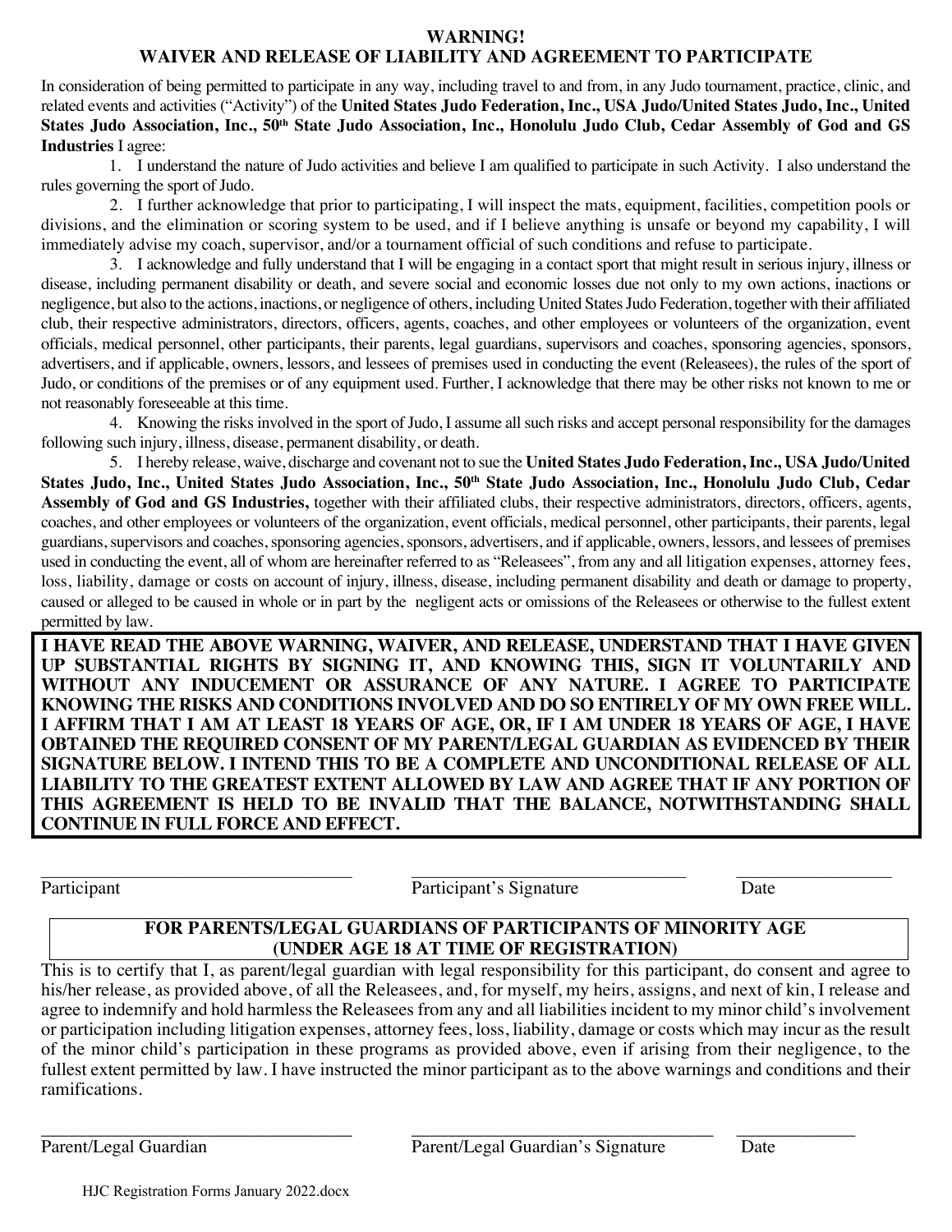# **GRANT OF PUBLICITY RIGHTS & RELEASE OF CLAIMS**

#### *Please use one form per person.*

I, the undersigned, hereby give **Honolulu Judo Club** and its agents, employees, successors, assigns, affiliates, and licensees, the full and unrestricted right and permission, in perpetuity and throughout the world, to use my name and/or likeness without previous notification or compensation. This right is granted to any and all uses of my name and/or likeness, whether captured by photograph, video, audio recording, or any other method, for any lawful purpose, including, but not limited to, publicity, advertising, and community education, and in any manner or format, including, but not limited to, printed materials, audio/video productions, and online formats (including email, websites, social media, and mobile marketing).

I hereby release, acquit, and forever discharge **Honolulu Judo Club** and its officers, directors, employees, agents, affiliates, and licensees from and against any and all claims, actions, causes of action, and liability, of any kind or nature, arising out of any use of my name, likeness, or voice in any lawful manner pursuant to this document.

I waive any right to pre-approve or review any use of my name, likeness, or voice by **Honolulu Judo Club** pursuant to this document.

I understand and agree that this Grant of Publicity Rights & Release of Claims will be construed in accordance with the laws of the State of Hawaii and the United States of America and that if any portion of this Grant of Publicity Rights & Release of Claims is held to be invalid, the balance shall continue in full force and effect.

| I AM 18 YEARS OF AGE OR OLDER □ YES                                                                 | NO <sup>*</sup><br>п                                                                                                                                                                                                                                       |  |  |
|-----------------------------------------------------------------------------------------------------|------------------------------------------------------------------------------------------------------------------------------------------------------------------------------------------------------------------------------------------------------------|--|--|
|                                                                                                     |                                                                                                                                                                                                                                                            |  |  |
|                                                                                                     |                                                                                                                                                                                                                                                            |  |  |
|                                                                                                     |                                                                                                                                                                                                                                                            |  |  |
|                                                                                                     | HONOLULU JUDO CLUB WITNESS/AGENT (PRINT NAME) ___________________________________                                                                                                                                                                          |  |  |
|                                                                                                     |                                                                                                                                                                                                                                                            |  |  |
| *If the person signing is under 18, consent must be given by a parent or legal guardian as follows: |                                                                                                                                                                                                                                                            |  |  |
| above-named minor.                                                                                  | I hereby certify that I am the parent or legal guardian of the above-named minor. I have read and understand this Grant of<br>Publicity Rights & Release of Claims, and do hereby give my consent, without reservations, to the foregoing on behalf of the |  |  |
|                                                                                                     |                                                                                                                                                                                                                                                            |  |  |
|                                                                                                     |                                                                                                                                                                                                                                                            |  |  |
|                                                                                                     |                                                                                                                                                                                                                                                            |  |  |
| <b>D</b> PLEASE EXCLUDE THE FOLLOWING:                                                              |                                                                                                                                                                                                                                                            |  |  |
|                                                                                                     |                                                                                                                                                                                                                                                            |  |  |
|                                                                                                     |                                                                                                                                                                                                                                                            |  |  |
|                                                                                                     |                                                                                                                                                                                                                                                            |  |  |
|                                                                                                     |                                                                                                                                                                                                                                                            |  |  |
| Revised 7/16/21                                                                                     |                                                                                                                                                                                                                                                            |  |  |